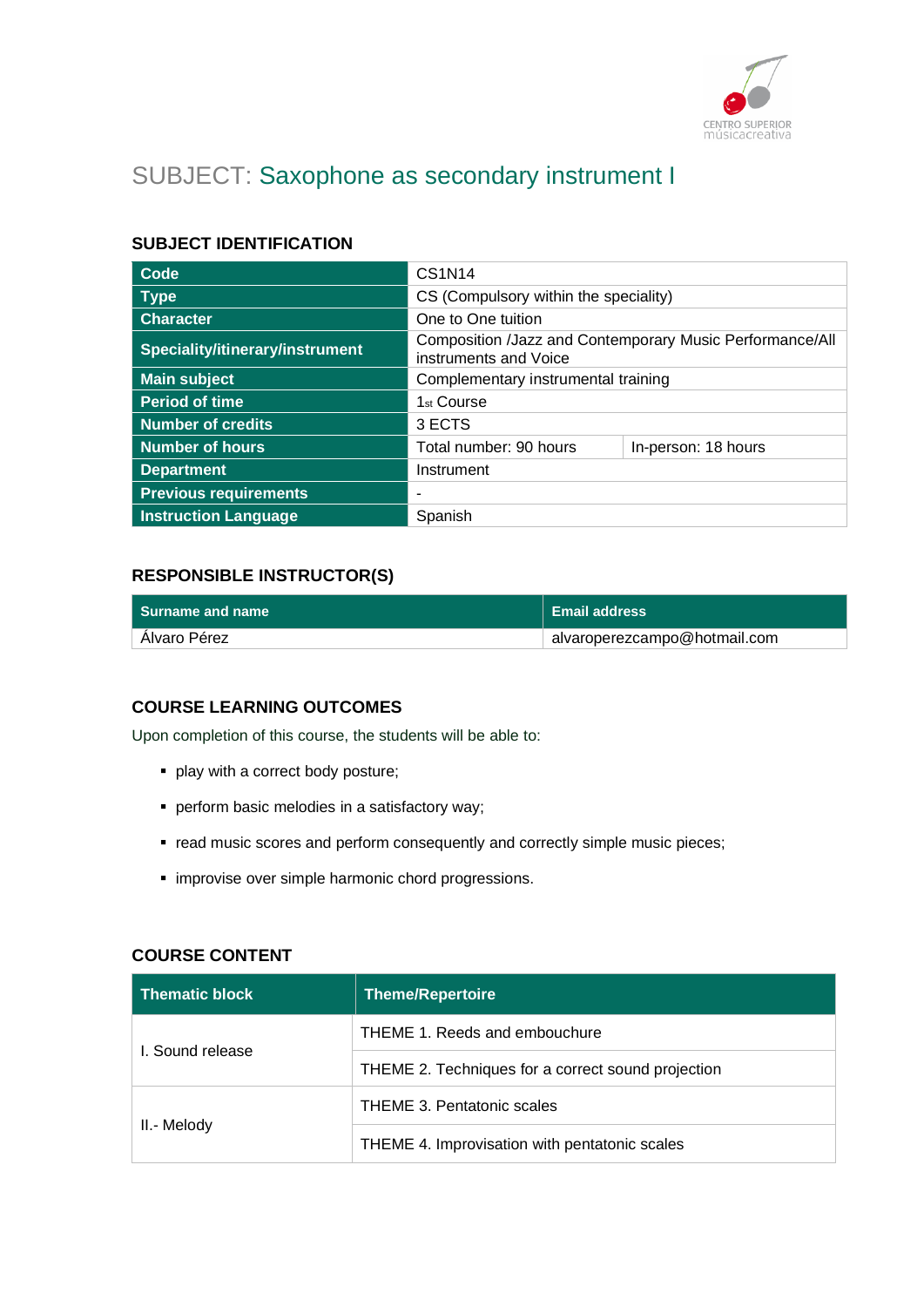

|                             | THEME 5. Intervallic exercises                               |
|-----------------------------|--------------------------------------------------------------|
| III. Performance techniques | THEME 6. Study of basic techniques for a correct performance |
| IV. Reading                 | THEME 7. Reading with instrument practice: lead sheets       |
| V. Performance              | THEME 8. Study and practice of music pieces                  |

# **STUDENT´S STUDY HOURS PLANNING**

| <b>Activity type</b>                                           | <b>Total hours</b>   |
|----------------------------------------------------------------|----------------------|
| <b>Theoretic activities</b>                                    | 3 hours              |
| <b>Practice activities</b>                                     | 13 hours             |
| Other mandatory training activities (seminars, workshops etc.) | 1 hours              |
| <b>Test taking</b>                                             | 1 hours              |
| <b>Student self-study hours</b>                                | 62 hours             |
| <b>Practice preparation</b>                                    | 10 hours             |
| <b>Total studying hours</b>                                    | $18 + 72 = 90$ hours |

# **METHODOLOGY**

| <b>Theoretical activities</b>                                                | Theoretical/conceptual explanations and analysis of different<br>examples coming from all the most relevant music styles.                                                                       |
|------------------------------------------------------------------------------|-------------------------------------------------------------------------------------------------------------------------------------------------------------------------------------------------|
| <b>Practical activities</b>                                                  | Practical application of what has been studied in class through<br>transcriptions, collective group intonation, performance with<br>instrument, sight-reading, rhythms and melodies composition |
| <b>Other training mandatory</b><br>activities (workshops,<br>seminars, etc.) | Thematic sessions with visiting professors                                                                                                                                                      |

## **ASSESSMENT TOOLS**

| <b>Theoretical activities</b> | Participation: The students must actively participate in class, proving<br>interest and/or understanding of the content covered.<br>Continuous evaluation: The students must fulfil the requested<br>assignments during the whole academic course, proving research<br>ability and practice synthesis skills concerning theoretical concepts in<br>performance.    |
|-------------------------------|--------------------------------------------------------------------------------------------------------------------------------------------------------------------------------------------------------------------------------------------------------------------------------------------------------------------------------------------------------------------|
| <b>Practical activities</b>   | Participation: The students must actively participate in class, proving<br>interest and/or understanding of the content covered.<br>Continuous evaluation: The students must fulfil the requested<br>practical assignments during the whole academic course based on to<br>team-work dynamics and also prove writing and oral skills, beside<br>performing skills. |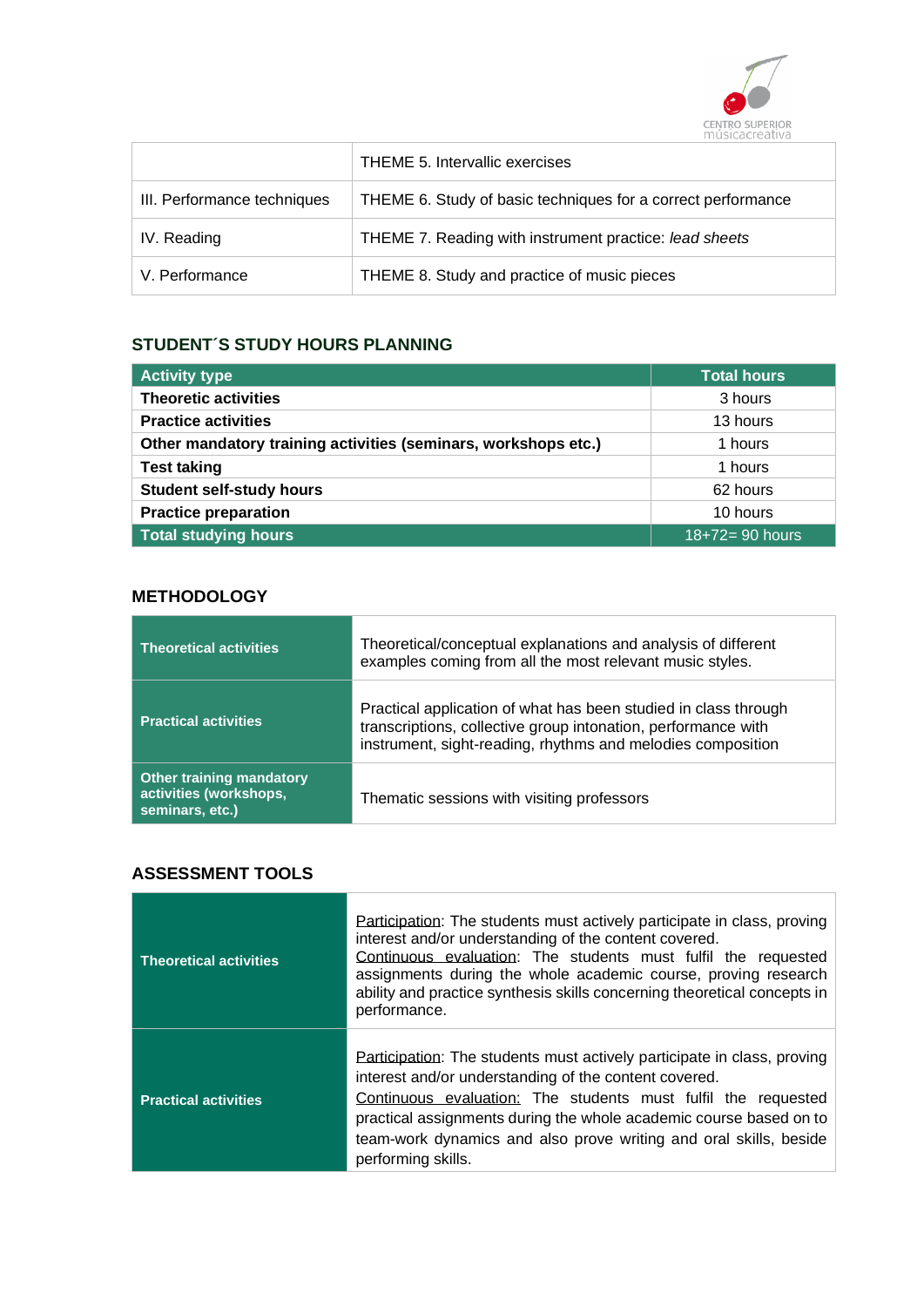

|                                                                                 | Performance exams: The students must take at least two exams<br>during the academic course in order to show the practical skills<br>acquired and the practical assimilation of the course contents,<br>following the tests instructions. |
|---------------------------------------------------------------------------------|------------------------------------------------------------------------------------------------------------------------------------------------------------------------------------------------------------------------------------------|
| <b>Other educational mandatory</b><br>activities (workshops,<br>seminars, etc.) | Participation: The students must actively participate in the different<br>relevant events as considered by the instructor or by the degree<br>coordinators.                                                                              |

## **ASSESSMENT CRITERIA**

| <b>Theoretical activities</b>                                                | To prove the knowledge acquired during the course through<br>assessment activities and through the implementation of this<br>knowledge in the practical performance.                                                                              |  |
|------------------------------------------------------------------------------|---------------------------------------------------------------------------------------------------------------------------------------------------------------------------------------------------------------------------------------------------|--|
| <b>Practical activities</b>                                                  | To prove technical and performing skills through performing tests and<br>through technical, sight-reading and improvisation exercises that will<br>enable the identification of problematics and the improvement and<br>development of new tools. |  |
| <b>Other training mandatory</b><br>activities (workshops,<br>seminars, etc.) | To attend and participate in the relevant events for their education<br>(Meet the artists sessions, invited professors sessions, concerts and<br>rehearsals)                                                                                      |  |

#### **GRADE DETERMINATION SYSTEM**

#### **Grade determination system in continuous assessment**

|                       | Grade percentage |
|-----------------------|------------------|
| Continuous assessment | <b>20%</b>       |
| Mid-term exam         | <b>30%</b>       |
| Final exam            | 50%              |
| Total                 | 100%             |

#### **Grade determination system in cases of loss of continuous assessment right**

|            | <b>Grade percentage</b> |
|------------|-------------------------|
| Final exam | 80%                     |
| Total      | 80%                     |

#### **Grade determination system for the extraordinary assessment call**

|             | <b>Grade percentage</b> |
|-------------|-------------------------|
| Retake exam | 100%                    |
| Total       | 100%                    |

#### **Grade determination system for students with disabilities**

In principle, the grade determination system for students with disabilities will be carried out following the criteria set for the rest of the students, ensuring equal opportunities and conditions for all the students.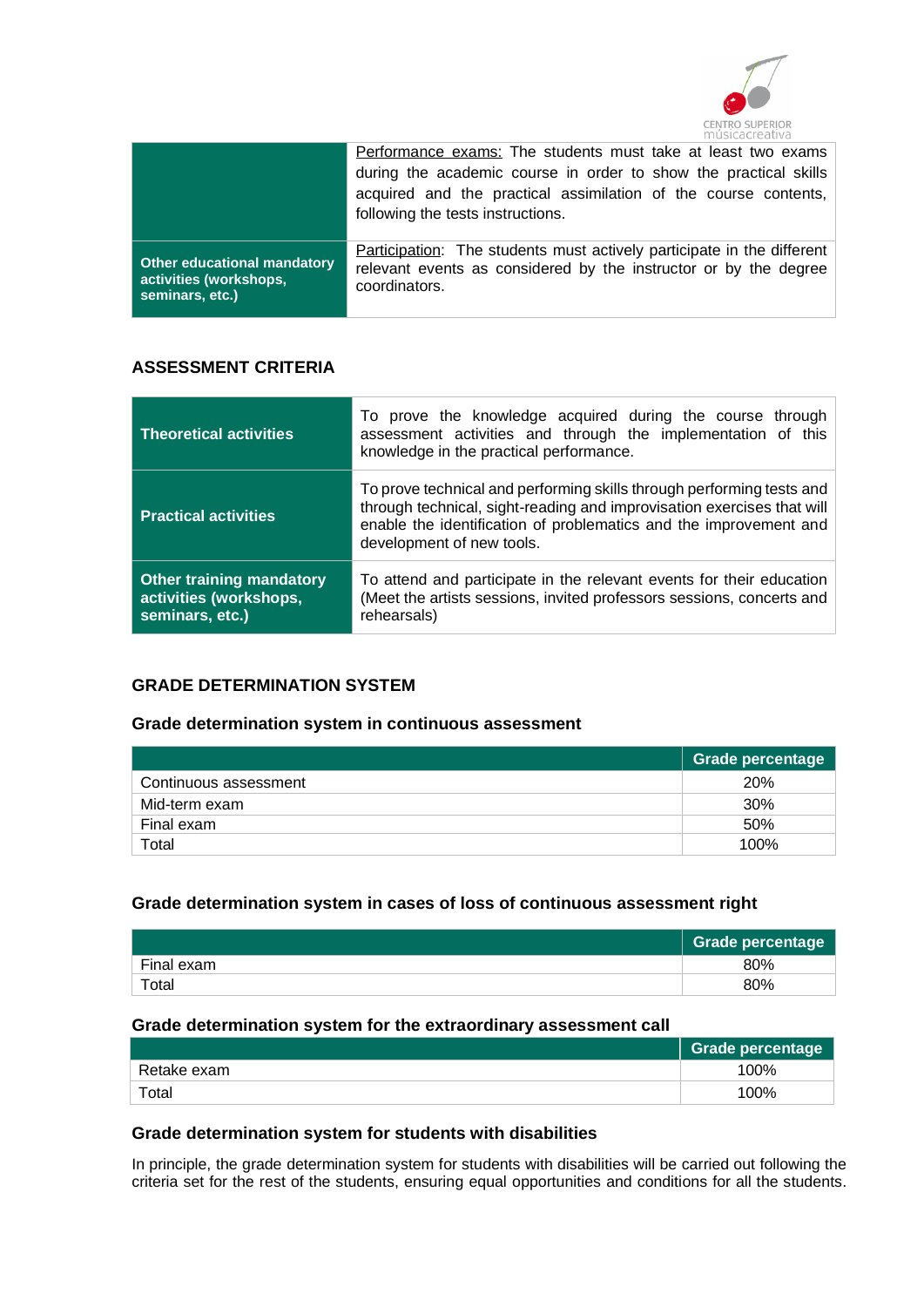

However, if necessary, the instructor in charge will take into account the type of disability of the concerned student. Should the situation apply, the assessment conditions will be adapted in accordance to the limitations of the corresponding disability.

These considerations will be established once the concerned student enrols in the corresponding courses. For the official records, the student and/or the student representative will be requested to present the corresponding disability report for the official accreditation.

|                       | <b>Grade percentage</b> |
|-----------------------|-------------------------|
| Continuous evaluation | <b>20%</b>              |
| Mid-term exam         | 30%                     |
| Final exam            | 50%                     |
| Total                 | 100%                    |

## **RESOURCES AND BIBLIOGRAPHY**

#### Campus virtual<https://musicacreativa.classlife.education/>

#### **General bibliography**

| ∣ Tittle         | The Jazz Method                        |
|------------------|----------------------------------------|
| <b>Author</b>    | John O'Neill                           |
| <b>Publisher</b> | <b>Schoot Educational Publications</b> |

| Tittle    | Patterns for Jazz |
|-----------|-------------------|
| Author    | Jerry Cocker      |
| Publisher | Studio P/R        |

| Tittle    | Easy Jazz Conception |
|-----------|----------------------|
| Author    | Jim Snidero          |
| Publisher | Advance music        |

## **Complementary bibliography**

| Tittle    | The New Real Books, vols 1-3 |
|-----------|------------------------------|
| Author    |                              |
| Publisher |                              |

| Tittle | How to play jazz and improvise |
|--------|--------------------------------|
| Author | Jamey Aebersold                |